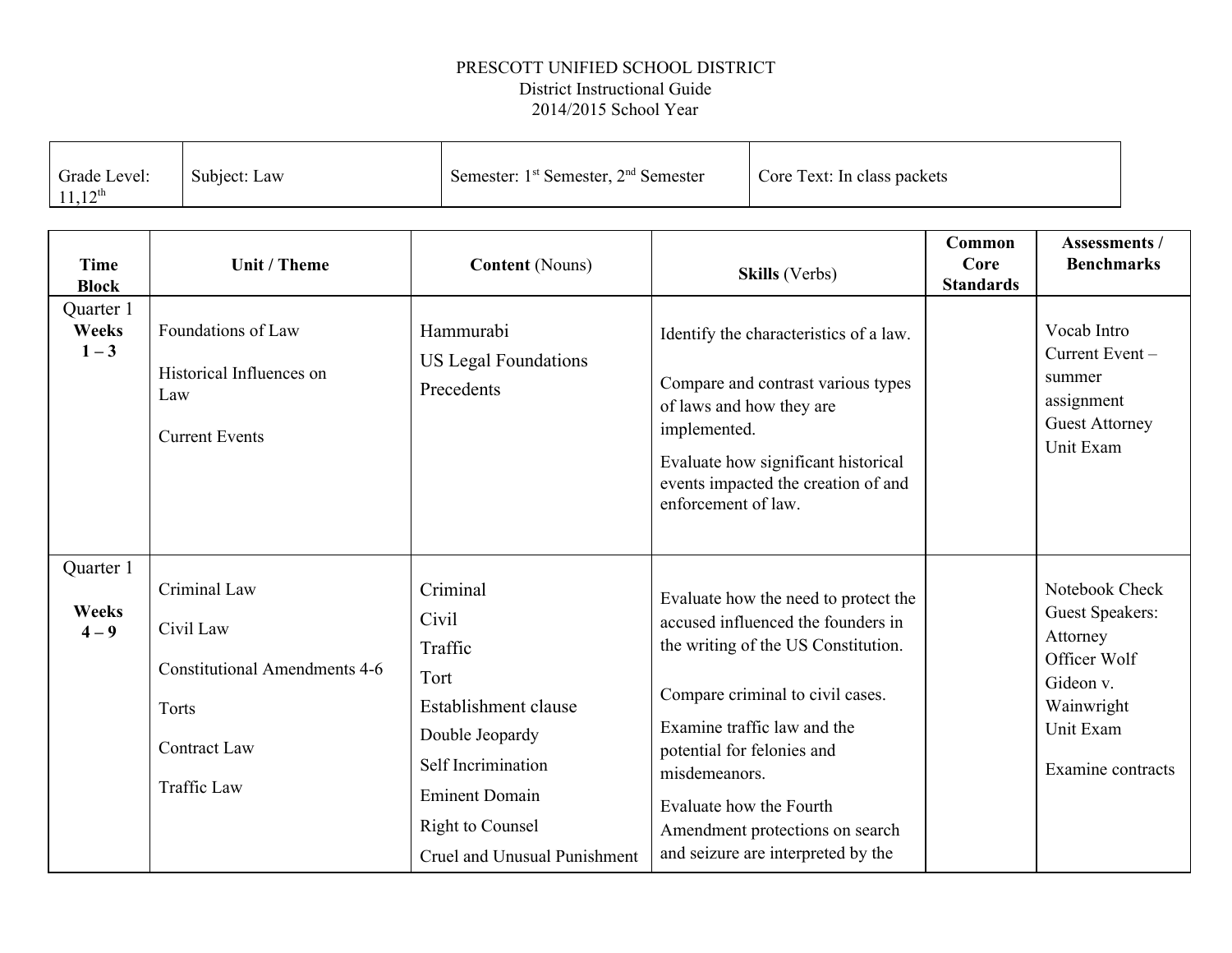|                                 |                                                                                                                                     |                                                                                         | federal courts and implemented by<br>law enforcement.                                                                                                                                                                                 |                                                                                                                                                     |
|---------------------------------|-------------------------------------------------------------------------------------------------------------------------------------|-----------------------------------------------------------------------------------------|---------------------------------------------------------------------------------------------------------------------------------------------------------------------------------------------------------------------------------------|-----------------------------------------------------------------------------------------------------------------------------------------------------|
| Quarter 2<br>Weeks<br>$11 - 15$ | <b>Beginning Trial Procedures</b><br><b>Courtroom Basics</b><br>Theme and theory of cases<br>Openings<br>Directs Exam<br>Cross Exam | Well<br>Bench<br>Jury Box<br>Prosecution/Plaintiff<br>Defense<br>Witness<br>Affidavit   | Identify the role and function of the<br>members in a trial.<br>Learn the trial process via Mock<br>Trial practice.<br>Using both civil and criminal cases,<br>prepare and present mock trial<br>performances.                        | Extemporaneous<br>speaking<br>Civil and Criminal<br>practice cases<br>Courtroom<br>observations<br>Mock Trial<br>practice<br><b>Guest Attorneys</b> |
| Quarter 2<br>Weeks<br>$16-19$   | <b>Closing Arguments</b><br>Objections<br>Competition case                                                                          | Hearsay<br>Asked and answered<br>Opinion<br>Relevance<br>Ultimate issue<br>Out of scope | Evaluate how the trial procedures in<br>the United states protect the rights<br>of Americans.<br>Compare and contrast civil v.<br>criminal cases<br>Practice presentation skills<br>Review competition case for<br>spring competition | Practice civil<br>cases<br>Courtroom<br>observations<br>Mock Trial<br>practice<br><b>Guest Attorneys</b><br>Create teams                            |
| Quarter 2<br>Week 20            | Final Exam                                                                                                                          | Review all items from<br>semester<br>Winter break assignment                            |                                                                                                                                                                                                                                       | Final Exam<br>Assignment for<br>break                                                                                                               |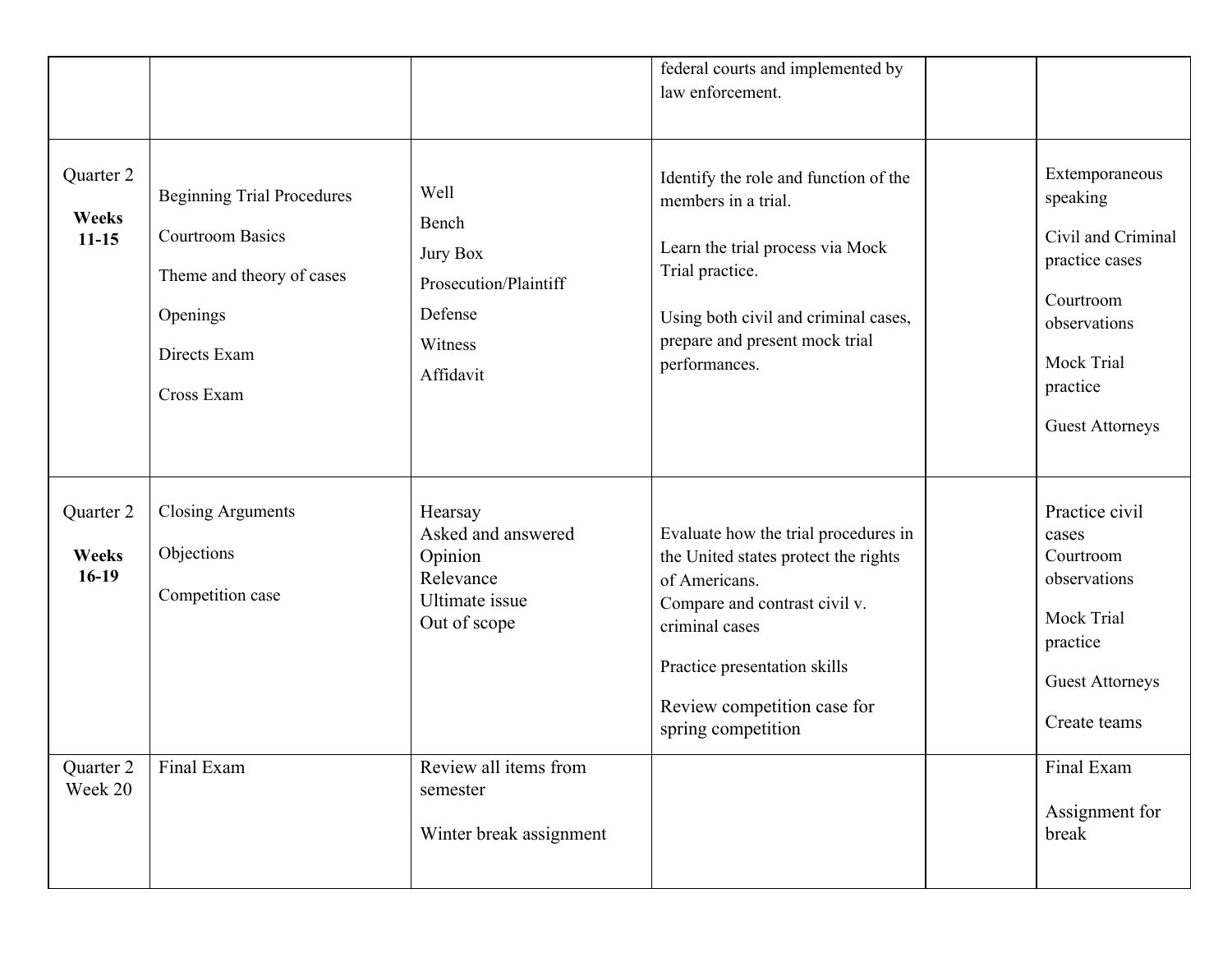| Quarter 3<br>Semester 2<br>Weeks<br>$1-4$ | Affidavits and competition case<br>Performance<br>Courtroom etiquette<br>Cross examination<br>Objections           | Proper behavior<br>Cross examination techniques<br>Reasonable Suspicion<br>Probable Cause<br><b>Exclusionary Rule</b><br>Due Process                                                                                                          | Assess how to present an argument<br>in a way to best advocate for your<br>witness.<br>Use evidence and data to help<br>support the claims made in your<br>case.<br>Develop public speaking skills by<br>various methods of practice. | Mock Trial<br>practice and<br>performance<br>Extemporaneous<br>speaking<br>Unit Exam                         |
|-------------------------------------------|--------------------------------------------------------------------------------------------------------------------|-----------------------------------------------------------------------------------------------------------------------------------------------------------------------------------------------------------------------------------------------|---------------------------------------------------------------------------------------------------------------------------------------------------------------------------------------------------------------------------------------|--------------------------------------------------------------------------------------------------------------|
| Quarter 3<br>Semester 2<br>Weeks 5-9      | Formal scrimmages with local<br>teams<br>Courtroom details<br>Timekeeping and details with<br>opening and closings | Review of laws associated with<br>competition case<br>Practice speaking without any<br>note cards or written script<br>Timing and following the<br>theme of the case<br>Writing a closing that will<br>allow for changes during the<br>trial. | Evaluate how Attorneys prepare for<br>trial and what type of information to<br>listen for during the case to develop<br>your cross exams and your closing.<br>Speaking and timing.<br>Final competition prep                          | Formal<br>presentations and<br>scrimmage prior to<br>competition<br>Dress rehearsal<br>Formal<br>Competition |